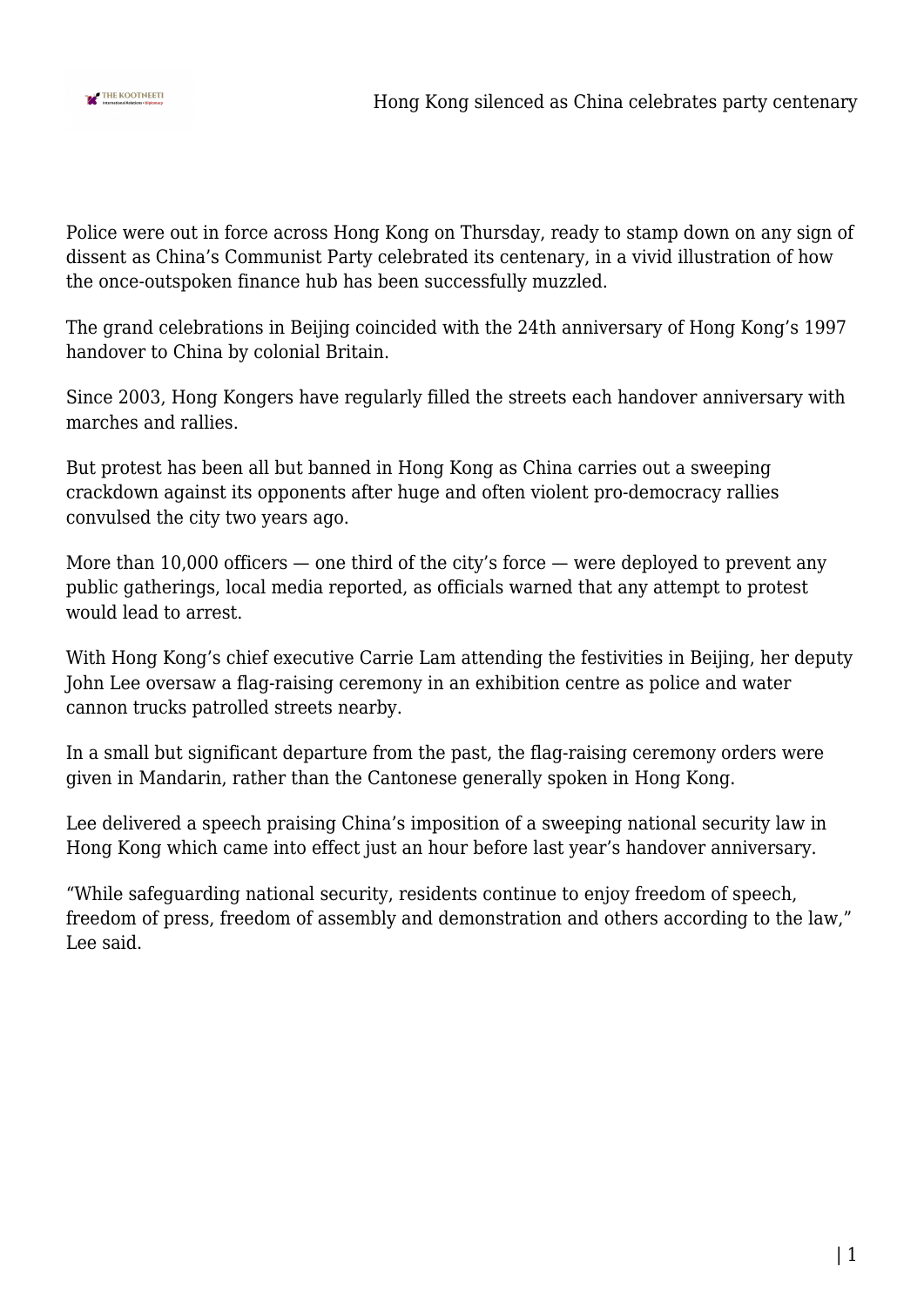



Image source: The Bangkok Post

Such assurances are repeatedly made by Hong Kong's leaders but reflect little of the city's current reality.

## **Police state?**

Over the last year the national security law has criminalised a host of political views and transformed semi-autonomous Hong Kong's political and legal landscape.

Protest has been effectively outlawed, and many of the city's opposition leaders are arrested, jailed or fled overseas.

Last month the city's most outspoken pro-democracy newspaper Apple Daily shut down after its accounts were frozen under the national security law and multiple employees were arrested over articles the popular tabloid published.

Public gatherings of more than four people remain outlawed under anti-coronavirus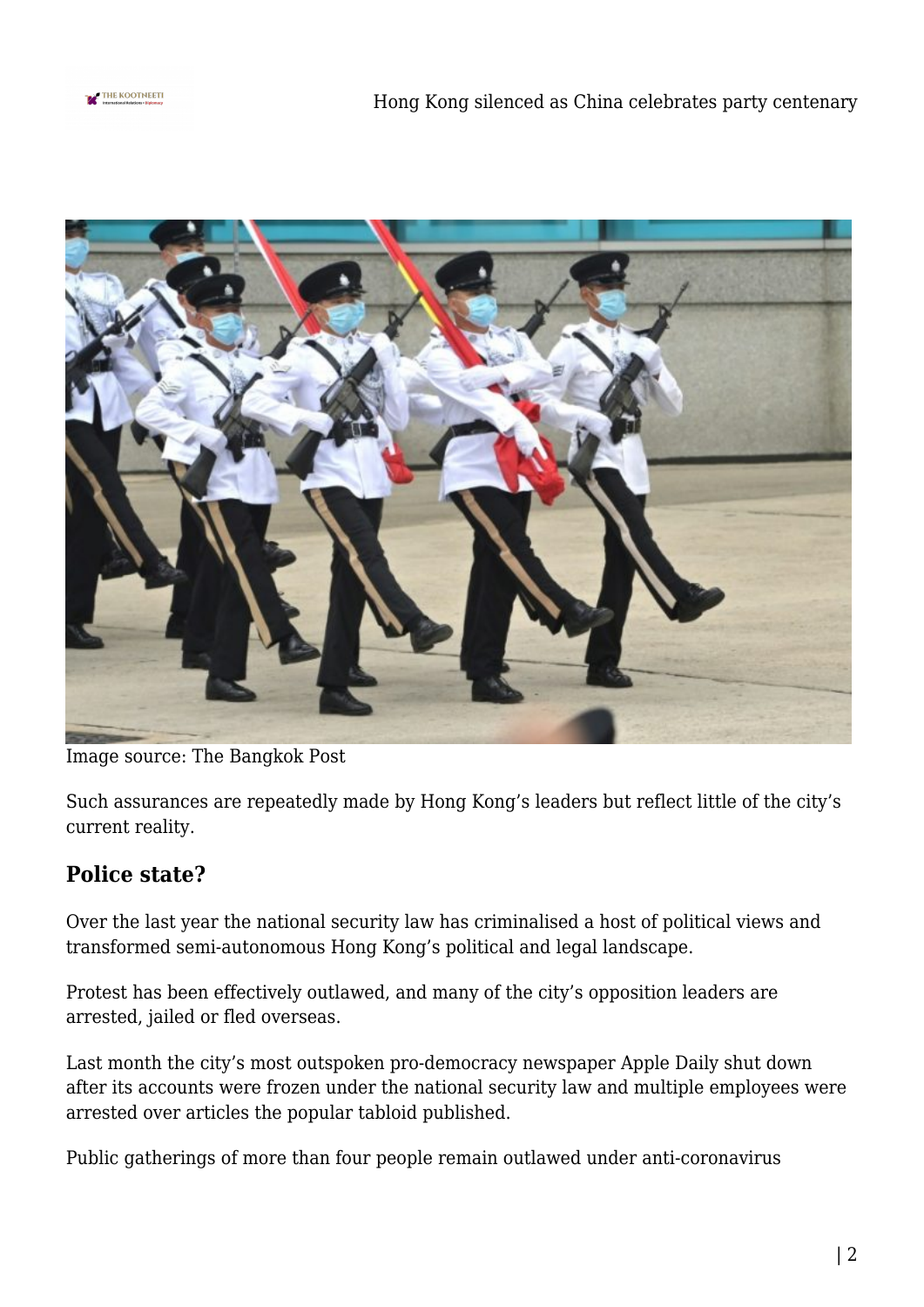

measures, although the city currently has no active local outbreak.

On Wednesday, prominent human rights barrister Chow Hang-tung was arrested and charged with inciting others to join an illegal protest last month.

"This is persecution as well as privilege," she said in a message released via her lawyers. "Arresting me won't succeed in shutting up everyone else."

The only visible protest on Thursday morning was carried out by four activists from the League of Social Democrats, one of the few opposition parties still operating.

They held a banner near the official reception calling for the release of political prisoners.

Some 200 police officers followed their lonely march and stopped the group getting too close to the exhibition centre where dignitaries were gathered.

"Police are acting as if they are facing some enormous enemy," Raphael Wong, one of the activists, told reporters.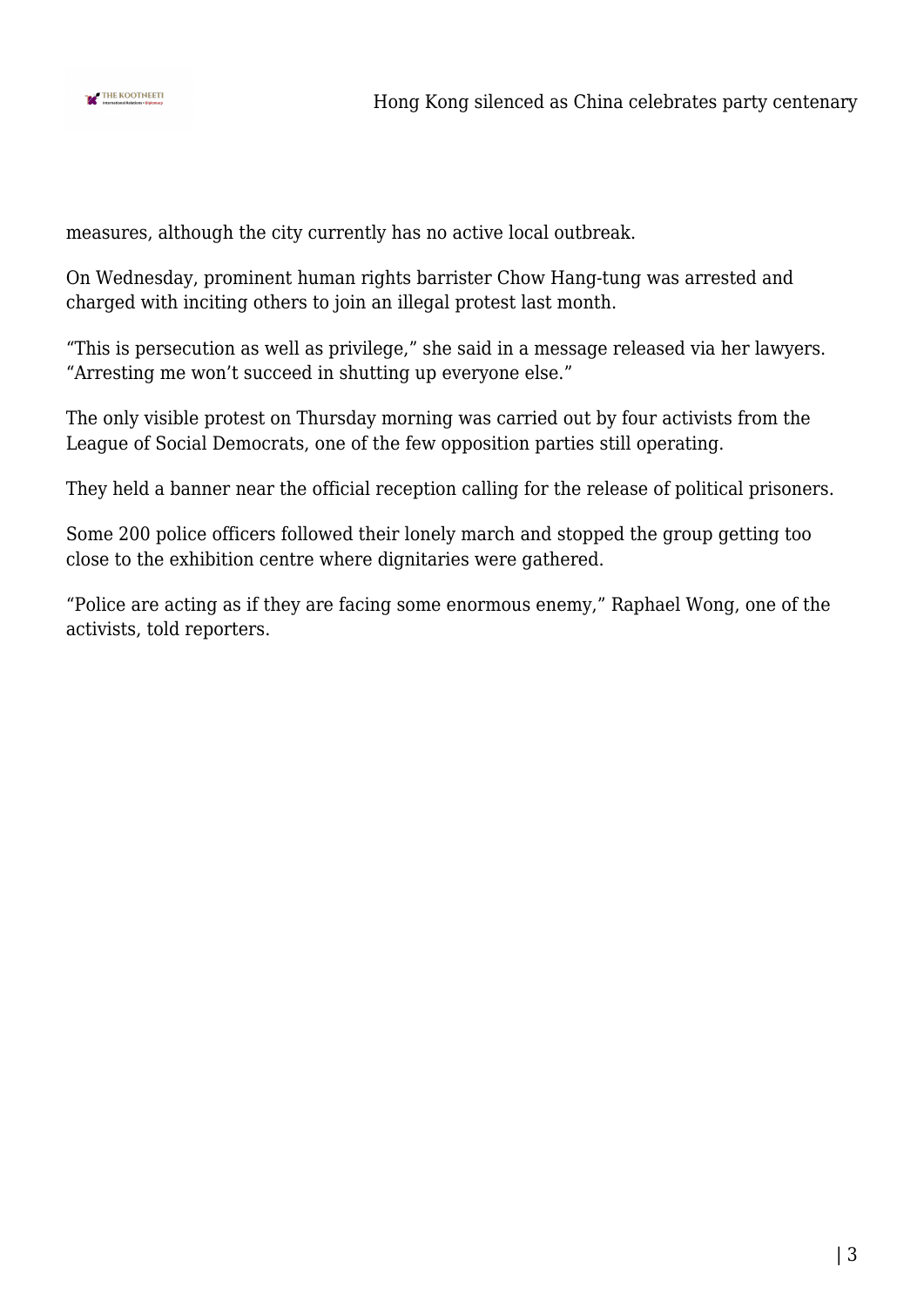



A man gestures as he brings copies of the final edition of Apple Daily, published by Next Digital, to a news stand in Hong Kong, China June 24, 2021. REUTERS/Lam Yik/File Photo

"It prompts the question of whether Hong Kong has indeed fallen into a police state. But we will continue to voice out and defend our last space for free speech."

Police officers later cordoned off the city's main Victoria Park, ordering those playing sports as well as foreign domestic workers picnicking there to leave.

The force said it had seen online calls for people to attend "banned rallies".

"It's sort of expected," Taras Fung, who had to abandon his basketball game with friends, told AFP. "This is within the normal range of annoyance I guess."

After the flag-raising ceremony, civil service chief Patrick Nip was asked by a reporter whether he believed Hong Kong could now be described as a police state.

"I think that's an overstatement," he replied.